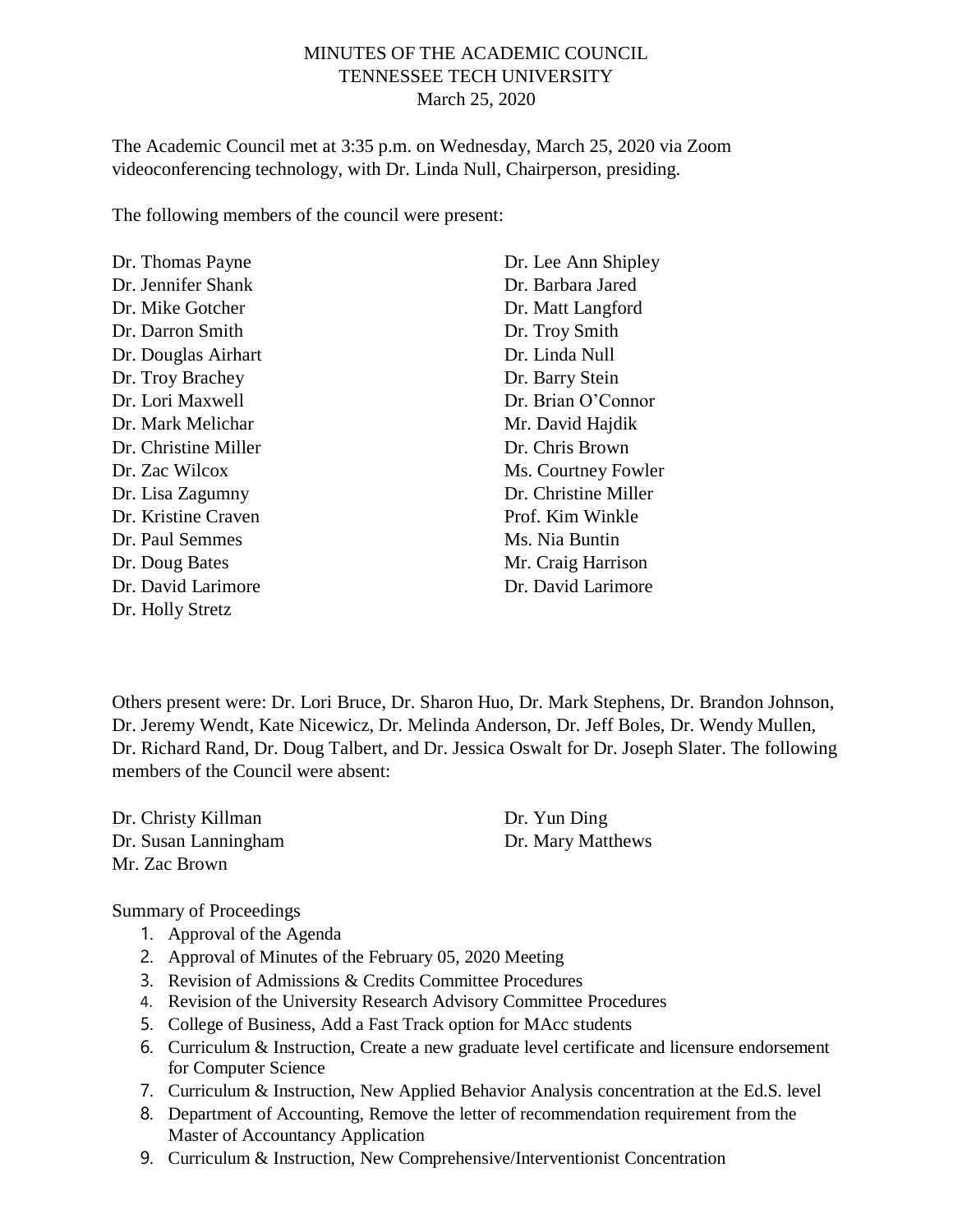- 10. Curriculum & Instruction, New Computer Science Education Concentration
- 11. Department of Accounting, New Accounting Minor Proposal
- 12. Department of Counseling & Psychology, New Human Behavior Data Analytics
- 13. School of Art, Craft & Design, New Dual-Studio Concentration
- 14. School of Art, Craft & Design, New Studio Art Minor
- 15. School of Music, New Music History, Music Performance, Music Technology, Music Theory & Composition Minor and Minor Name Changes
- 16. School of Human Ecology, New Family Sciences Minor
- 17. School of Human Ecology, New Child and Family Trauma Informed Care Certificate
- 18. Department of Computer Science, Termination of Software and Scientific Applications **Concentration**
- 19. Such Other Matters
- 20. Adjourn

## SUMMARY OF PROCEEDINGS

## Approved the agenda

Dr. Holly Stretz MOVED approval and Dr. Richard Rand SECONDED. APPROVED unanimously.

## Approval of Minutes from February 05, 2020

Dr. Holly Stretz MOVED approval and Dr. Mike Gotcher SECONDED. APPROVED unanimously.

## Revision of Admissions & Credits Committee Procedures

Dr. Brandon Johnson stated that the procedures required updated verbiage to follow current practices. After minimal discussion, Dr. Brandon Johnson MOVED approval and Dr. Holly Stretz SECONDED. APPROVED unanimously.

## Revision of the University Research Advisory Committee Procedures

Dr. Jeff Boles stated that the procedures were updated to reflect implementation of the Tech Tomorrow Strategic Plan; the previous version contained information from the Flight Plan. After minimal discussion, Dr. Lisa Zagumny MOVED approval and Dr. Paul Semmes SECONDED. APPROVED unanimously.

## College of Business, Add a Fast Track option for MAcc students

Ms. Kate Nicewicz stated that the College of Business requests to add an option for students participating in the MAcc program to the Request for Fast Track Credit form. After minimal discussion, Dr. Lisa Zagumny MOVED approval and Dr. Holly Stretz SECONDED. APPROVED unanimously.

# Curriculum & Instruction, Create a new graduate level certificate and licensure endorsement for Computer Science

Dr. Jeremy Wendt stated that this new program enables Tennessee Tech University to offer license endorsements to preservice and ins-service teachers, while promoting and integrating computer science education in the K-12 environment. After minimal discussion, Dr. Lisa Zagumny MOVED approval and Dr. Barry Stein SECONDED. APPROVED unanimously.

# Curriculum & Instruction, New Applied Behavior Analysis concentration at the Ed.S.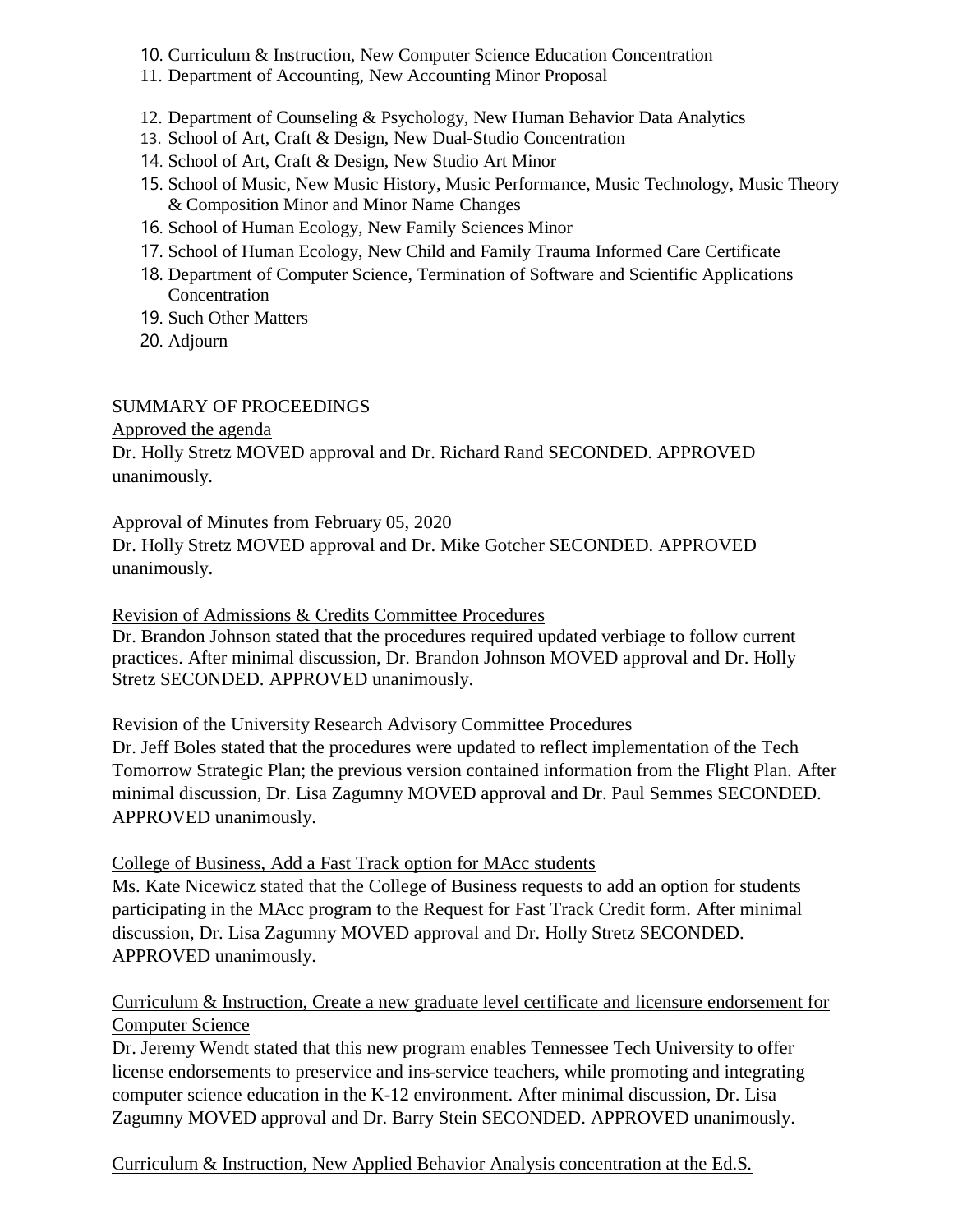Dr. Jeremy Wendt stated that this concentration offers graduate level students the opportunity to continue their education in a growing field. Practitioners and scholars of varied backgrounds may benefit from completing this coursework, as principles and concepts are applied across many settings. It may serve beneficial to those who have already obtained a master's level graduate degree but would like to expand their knowledge-base and professional practice. After minimal discussion, Dr. Lisa Zagumny MOVED approval and Dr. Barry Stein SECONDED. APPROVED unanimously.

## Department of Accounting, Remove the letter of recommendation requirement from the Master of Accountancy Application

Kate Nicewicz stated that such letters are rarely used in the decision-making process and are often a stumbling block to quick acceptance to a program. The removal of this requirement is based upon the belief that this requirement of a letter of recommendation does not provide significant evidence that informs the decision- making process. After minimal discussion, Dr. Holly Stretz MOVED approval and Dr. Lisa Zagumny SECONDED. APPROVED unanimously.

## Curriculum & Instruction, New Comprehensive/Interventionist Concentration Withdrawn

Dr. Jeremy Wendt stated that this new concentration will empower undergraduate candidates to teach all aspects of children with special needs across multiple Tennessee licensure levels. These options will increase the marketability and job placement opportunities of graduates in an already high-demand field. In addition to updated curriculum that aligns more closely to licensure standards, new coursework will better prepare pre-service teachers for a successful career in the Special Education field. After minimal discussion, Dr. Lisa Zagumny MOVED approval and Dr. Barry Stein SECONDED. APPROVED unanimously.

## Curriculum & Instruction, New Computer Science Education Concentration

Dr. Jeremy Wendt stated that this new program enables Tennessee Tech University to offer license endorsements to preservice and ins-service teachers, while promoting and integrating computer science education in the K-12 environment. After minimal discussion, Dr. Lisa Zagumny MOVED approval and Dr. Barry Stein SECONDED. APPROVED unanimously.

## Department of Accounting, New Accounting Minor Proposal

Kate Nicewicz stated students will be allowed to complete a minor in Accounting by completing 15 hours of courses. After minimal discussion, Dr. Lisa Zagumny MOVED approval and Dr. Troy Smith SECONDED. APPROVED unanimously.

Department of Counseling & Psychology, New Human Behavior Data Analytics Certificate Dr. Barry Stein stated that Psychology majors have to receive extensive training in applied statistics, research design, and the interpretation of statistical relationships in human behavior. After minimal discussion, Dr. Barry Stein MOVED approval and Dr. Lisa Zagumny SECONDED. APPROVED unanimously.

# School of Art, Craft & Design, New Dual-Studio Concentration

Kimberly Winkle stated that this concentration is the result of increased student interest in pursuing creative inquiry in more than a single studio. After minimal discussion, Prof. Kim Winkle MOVED approval and Dr. Lisa Zagumny SECONDED. APPROVED unanimously.